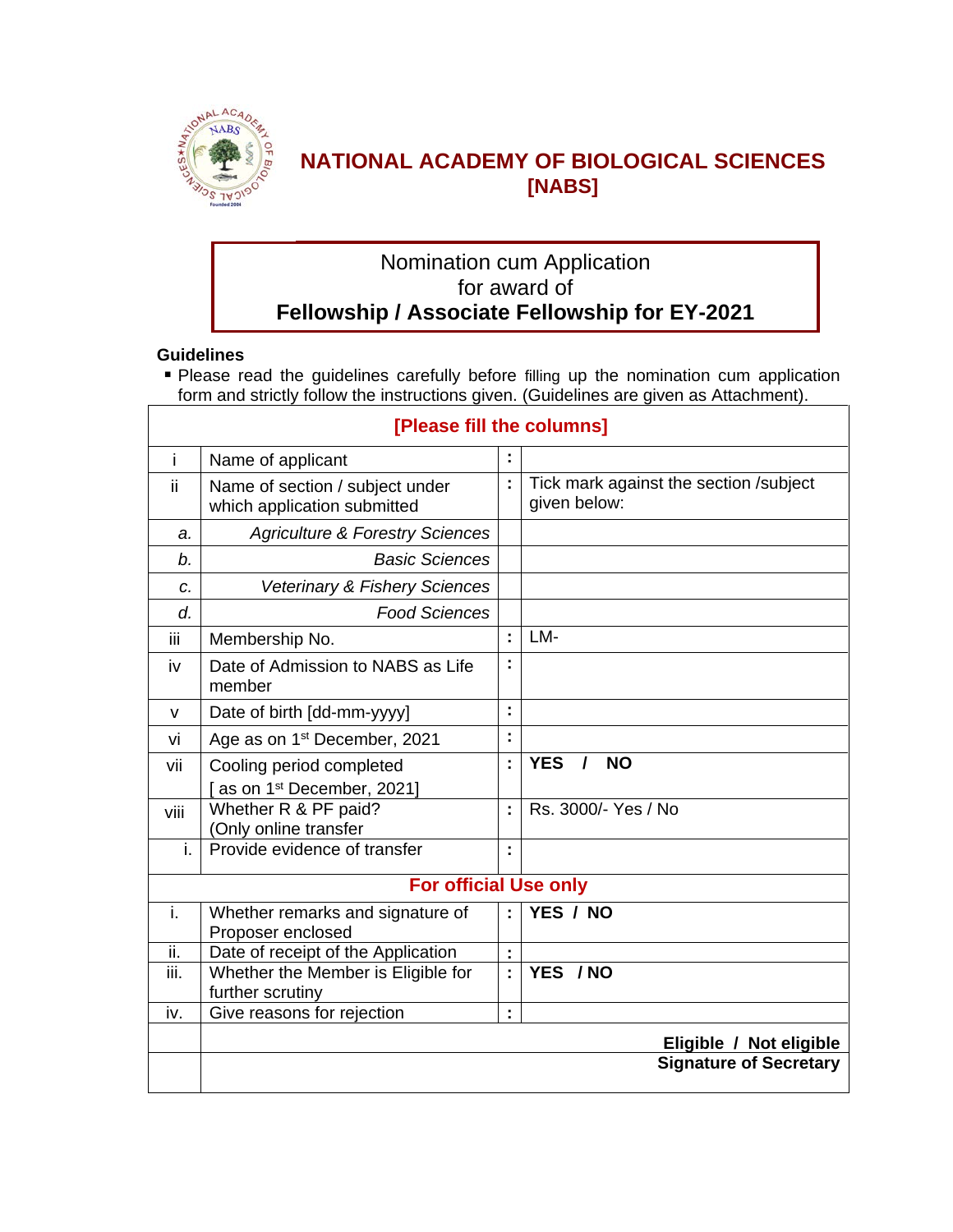## PART - I

## Nomination Proposal

- **Part- I: Should be filled, signed and sent along with application**
- Without Part-I, application will not be considered for evaluation.

| 1. | Name of the Nominee cum<br>applicant<br>(in BLOCK LETTERS) |   |                                                                                                                              |
|----|------------------------------------------------------------|---|------------------------------------------------------------------------------------------------------------------------------|
| 2. | Name of the section<br>(Tick mark the section)             | ÷ | <b>Agriculture &amp; Forestry Sciences</b><br><b>Basic Sciences</b><br>Veterinary & Fishery Sciences<br><b>Food Sciences</b> |
| 3. | <b>Mention Specialization</b>                              |   |                                                                                                                              |
| 4. | Membership of NABS<br>(give the membership number)         |   |                                                                                                                              |
| 5. | a. Name of the Proposer                                    |   |                                                                                                                              |
|    | b. Address                                                 |   |                                                                                                                              |
|    | c. Brief remarks about the<br>nominee's suitability        | ÷ |                                                                                                                              |
|    |                                                            |   |                                                                                                                              |
|    |                                                            |   | Signature of Proposer:                                                                                                       |
|    |                                                            |   | Date:                                                                                                                        |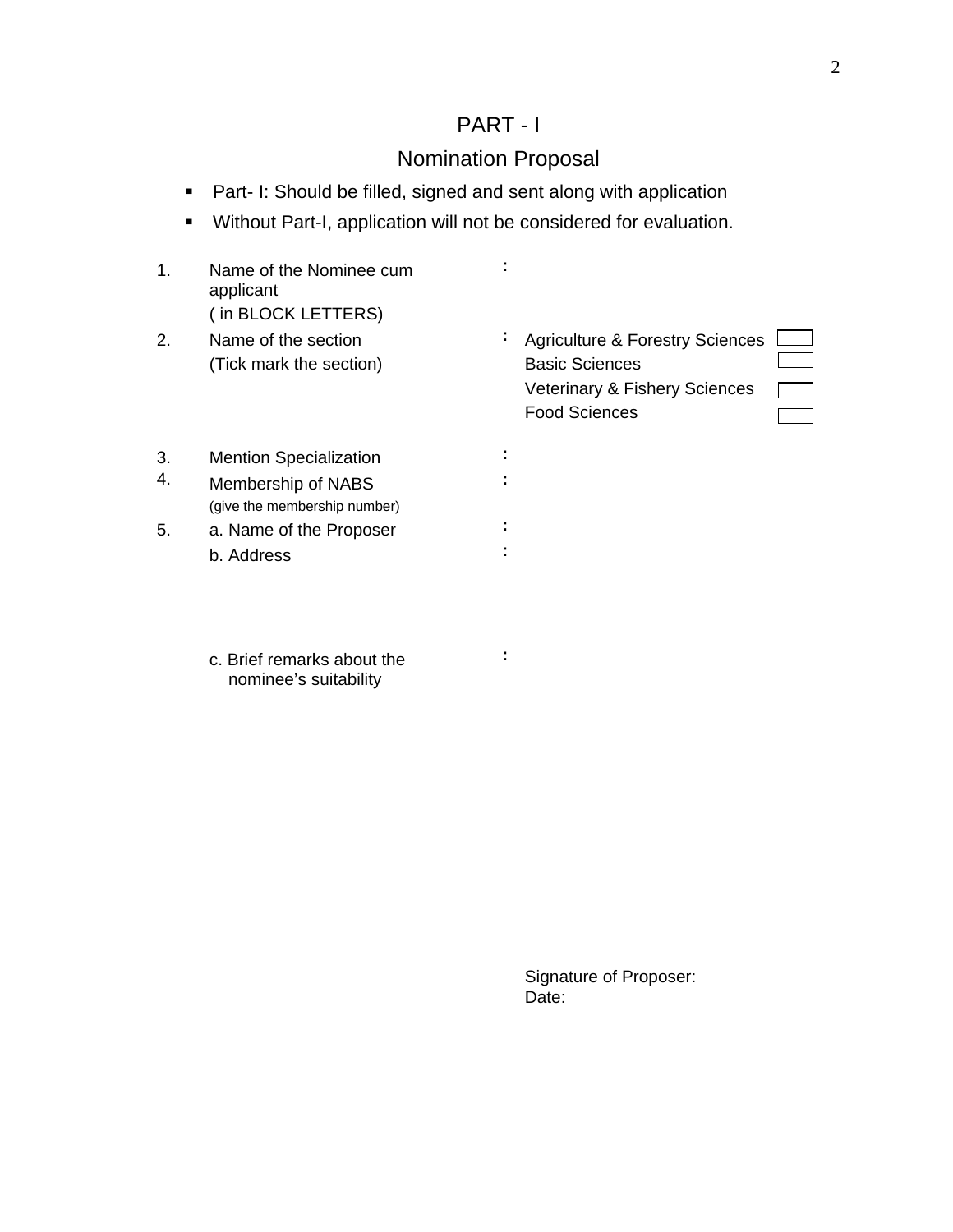# PART- II

# Application for Award of Fellowship / Associate Fellowship-2021<br>  $\begin{array}{r} \left\{\begin{array}{c}\n\frac{1}{x} \frac{1}{x} \frac{1}{x} \frac{1}{x} \frac{1}{x} \frac{1}{x} \frac{1}{x} \frac{1}{x} \frac{1}{x} \frac{1}{x} \frac{1}{x} \frac{1}{x} \frac{1}{x} \frac{1}{x} \frac{1}{x} \frac{1}{x} \frac{1}{x} \frac{1}{x} \frac{1}{x} \frac{1$



Fix your recent PP size color photograph without your signature

| 1. | Name of applicant                                    |              |                                             |               |
|----|------------------------------------------------------|--------------|---------------------------------------------|---------------|
|    | (in BLOCK LETTERS)                                   |              |                                             |               |
| 2. | Name of Father / Husband                             |              |                                             |               |
| 3. | Gender                                               |              | <b>Male</b>                                 | <b>Female</b> |
|    | (tick mark)                                          |              |                                             |               |
| 4. | Date of birth                                        |              |                                             |               |
|    | (DD-MM-YYYY)                                         |              |                                             |               |
| 5. | Age<br>(Completed years as on<br>1st December, 2021) | $\mathbf{r}$ |                                             |               |
| 6. | <b>Name of Section</b>                               |              | <b>Agricultural Sciences &amp; Forestry</b> |               |
|    | <b>Tick mark the section</b>                         |              | <b>Basic Sciences</b>                       |               |
|    |                                                      |              | Veterinary & Fisheries                      |               |
|    |                                                      |              | <b>Food Science</b>                         |               |
| 7. | <b>Field of specialization</b>                       |              |                                             |               |
|    | Present position                                     |              |                                             |               |
|    | Address (Official)                                   |              |                                             |               |
|    | Phone with STD code                                  |              |                                             |               |
|    | Mobile No.                                           |              |                                             |               |
|    | E-mail                                               |              |                                             |               |
| 8. | <b>Address (Residence)</b>                           |              |                                             |               |
|    |                                                      |              |                                             |               |
|    | Phone with STD code                                  |              |                                             |               |
|    | Mobile No.                                           |              |                                             |               |
|    | E-mail                                               |              |                                             |               |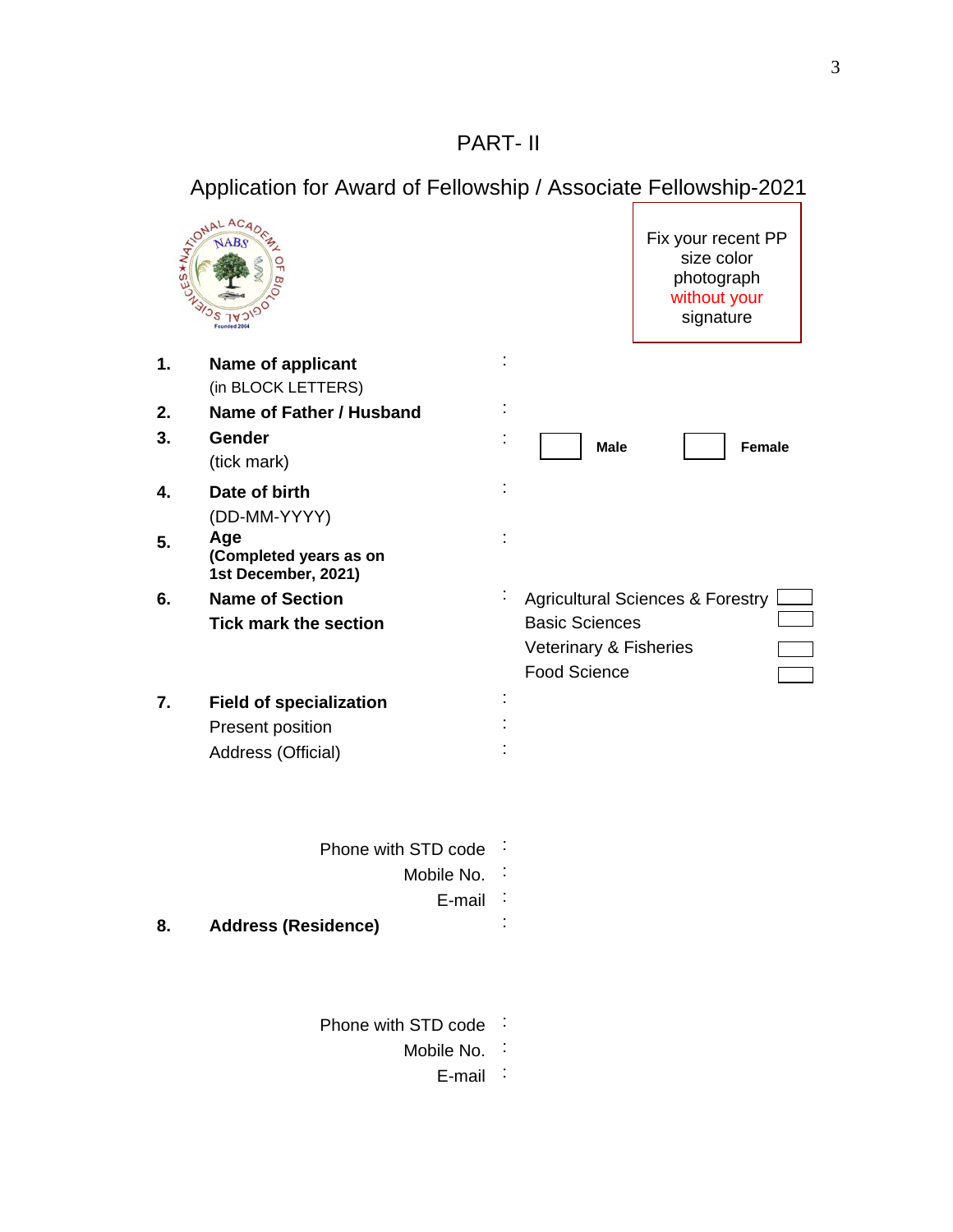| <br><b>Academic qualifications</b> |  |  |
|------------------------------------|--|--|
|                                    |  |  |

| <b>Degree</b> | University / Institution | /ear | <b>Distinction, if any</b> |
|---------------|--------------------------|------|----------------------------|
|               |                          |      |                            |
|               |                          |      |                            |
|               |                          |      |                            |
|               |                          |      |                            |

| Academic career and positions occupied [top position first] |                              |                             |             |  |  |  |  |
|-------------------------------------------------------------|------------------------------|-----------------------------|-------------|--|--|--|--|
| No.                                                         | <b>Designation /Position</b> | Period /<br><b>Duration</b> | Institution |  |  |  |  |
|                                                             |                              |                             |             |  |  |  |  |
|                                                             |                              |                             |             |  |  |  |  |
|                                                             |                              |                             |             |  |  |  |  |
|                                                             |                              |                             |             |  |  |  |  |

# **PART- III**

# **[Accomplishments]**

Kindly read the guidelines before filling these columns

| <b>Research Accomplishments</b>         |
|-----------------------------------------|
| <b>PROVIDE PAGE NUMBER OF EVIDENCE:</b> |

| : Sl.            | Publications (Authors' names, title, journal, | <b>NAAS</b> | $\pm$ SNIP/IF $\pm$ SNIP/IF |        |
|------------------|-----------------------------------------------|-------------|-----------------------------|--------|
| $\mathbb{N}$ No. | volume, page nos., year of publication)       | rating      | hv                          | by ISI |
|                  |                                               |             | <b>SCOPUS</b>               |        |
|                  |                                               |             |                             |        |
|                  |                                               |             |                             |        |
|                  |                                               |             |                             |        |
|                  |                                               |             |                             |        |

| в   | <b>Educational accomplishments</b>                                                                                                       |           |                        |                               |                                             |  |  |  |
|-----|------------------------------------------------------------------------------------------------------------------------------------------|-----------|------------------------|-------------------------------|---------------------------------------------|--|--|--|
|     | 1. Number of Books published (SOLE AUTHOR / multiple AUTHORS)<br><b>List only THREE books</b><br><b>PROVIDE PAGE NUMBER OF EVIDENCE:</b> |           |                        |                               |                                             |  |  |  |
| No. | Title of book                                                                                                                            | Author(s) | No. of<br><b>Pages</b> | Year of<br><b>Publication</b> | <b>ISBN Number</b><br>& Publisher's<br>name |  |  |  |
|     |                                                                                                                                          |           |                        |                               |                                             |  |  |  |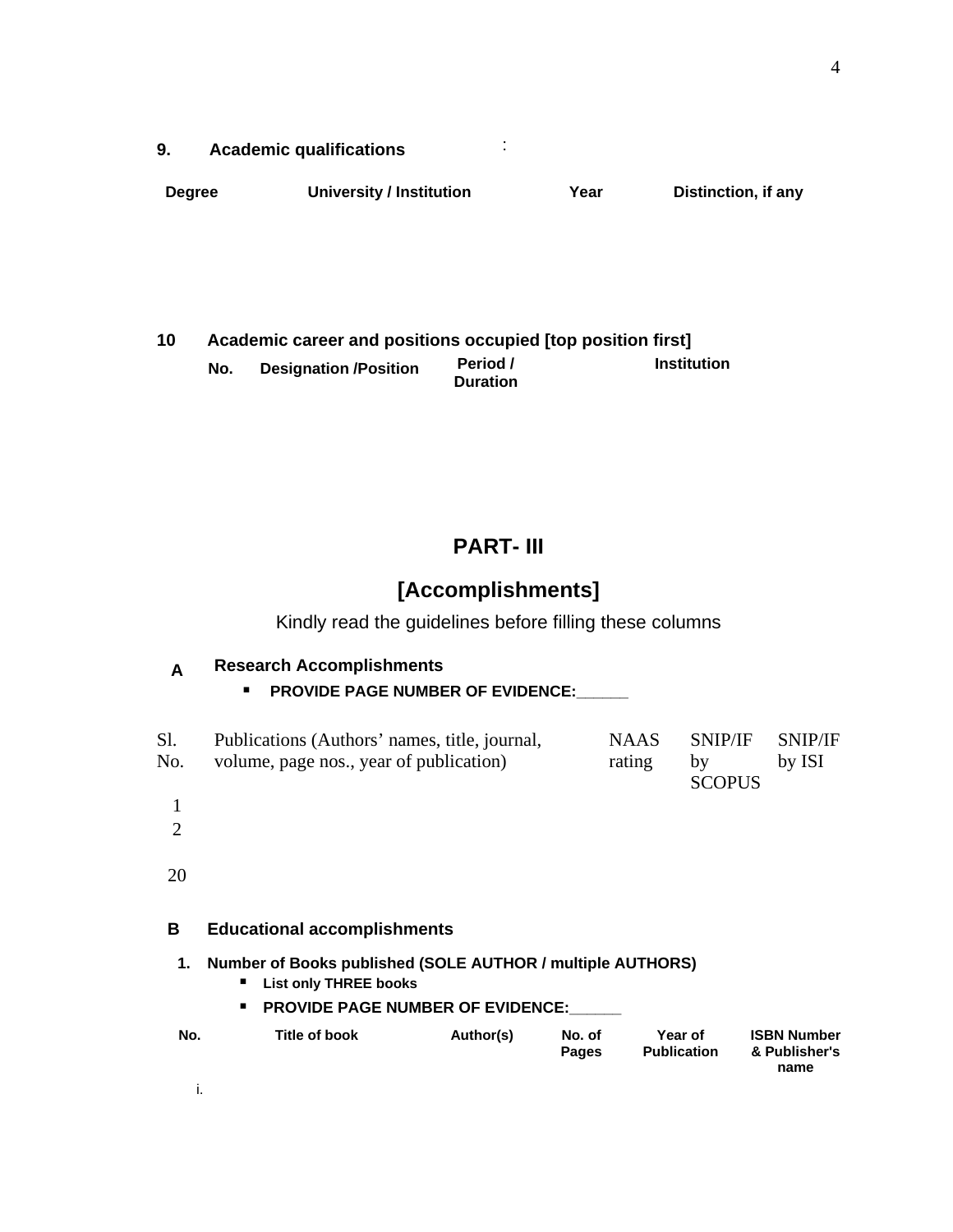| 2. Number of Books published (Edited books)<br><b>List only TWO books</b><br>п<br><b>PROVIDE PAGE NUMBER OF EVIDENCE:</b><br>п. |               |            |                        |                               |                                             |  |
|---------------------------------------------------------------------------------------------------------------------------------|---------------|------------|------------------------|-------------------------------|---------------------------------------------|--|
| No.                                                                                                                             | Title of book | Author (s) | No. of<br><b>Pages</b> | Year of<br><b>Publication</b> | <b>ISBN Number</b><br>& Publisher's<br>name |  |
|                                                                                                                                 |               |            |                        |                               |                                             |  |

| 3.  | Number of Book Chapter published<br><b>List only FOUR book chapters</b><br><b>PROVIDE PAGE NUMBER OF EVIDENCE:</b><br>٠ |            |                 |                                                                         |                                             |
|-----|-------------------------------------------------------------------------------------------------------------------------|------------|-----------------|-------------------------------------------------------------------------|---------------------------------------------|
| No. | Title of the chapter                                                                                                    | Author (s) | No. of<br>Pages | Year of<br><b>Publication /</b><br><b>Name of Edited</b><br><b>Book</b> | <b>ISBN Number</b><br>& Publisher's<br>name |
|     |                                                                                                                         |            |                 |                                                                         |                                             |

|  |   | 4. Number of Students Guided [Ph.D. only] |  |
|--|---|-------------------------------------------|--|
|  | п | List only SIX latest theses               |  |
|  |   | <b>PROVIDE PAGE NUMBER OF EVIDENCE:</b>   |  |
|  |   |                                           |  |

| No. | <b>Title of Thesis</b> | <b>Name of University</b> | : Year of submission $\prime$<br>degree awarded |
|-----|------------------------|---------------------------|-------------------------------------------------|
|     |                        |                           |                                                 |

# **C. Externally funded schemes completed PROVIDE PAGE NUMBER OF EVIDENCE:**

| No. | Title of project | <b>Funding agency</b> | <b>Duration</b><br>Of project | Amount of<br><b>Funding</b><br>(Rs. in lakhs) |
|-----|------------------|-----------------------|-------------------------------|-----------------------------------------------|
|     |                  |                       |                               |                                               |

| D. | Crop varieties / breeds- released; products / technologies developed /patents<br>obtained<br><b>PROVIDE PAGE NUMBER OF EVIDENCE:</b><br>п |                                                                         |                    |                                                                                                     |                                      |  |  |
|----|-------------------------------------------------------------------------------------------------------------------------------------------|-------------------------------------------------------------------------|--------------------|-----------------------------------------------------------------------------------------------------|--------------------------------------|--|--|
|    | Number of crop varieties / breeds released; Products / technologies developed<br><b>List only TEN</b>                                     |                                                                         |                    |                                                                                                     |                                      |  |  |
|    | No.                                                                                                                                       | Name of Crop Variety /<br>Breed; / Products /<br>Technologies developed | Year of<br>release | <b>Significance</b><br>(Yield, quality,<br>resistance to<br>stresses; area<br>covered <i>etc</i> .) | Author(s)<br>responsible for release |  |  |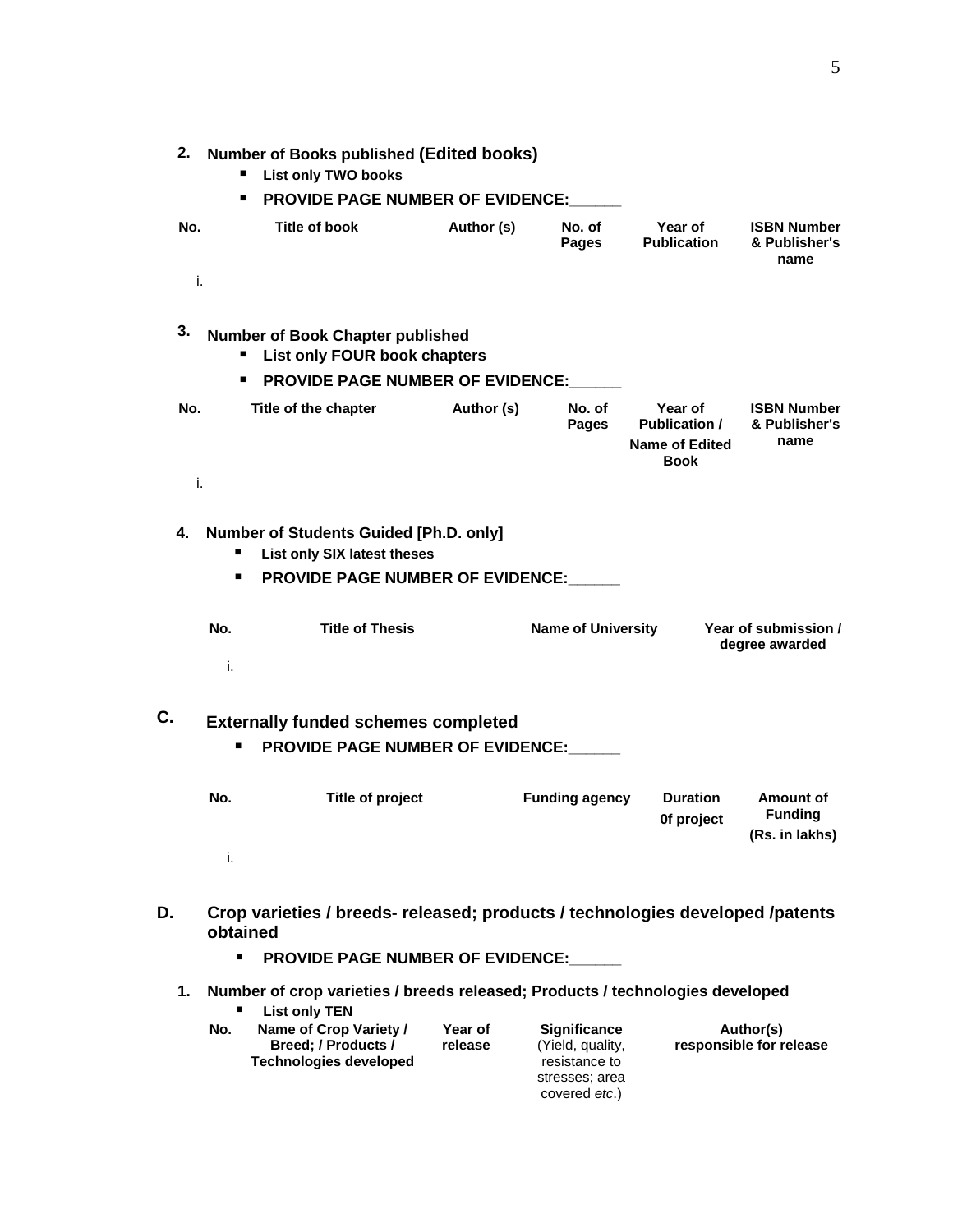|                                                  | 1a. : Crop Variety / Breed released |  |  |  |  |  |
|--------------------------------------------------|-------------------------------------|--|--|--|--|--|
|                                                  |                                     |  |  |  |  |  |
| 1b Products / Technologies developed and adopted |                                     |  |  |  |  |  |
|                                                  |                                     |  |  |  |  |  |

| 2. | Number of patents obtained<br><b>List only FIVE</b><br>п.<br><b>PROVIDE PAGE NUMBER OF EVIDENCE:</b><br>п |                               |      |                                                |                      |
|----|-----------------------------------------------------------------------------------------------------------|-------------------------------|------|------------------------------------------------|----------------------|
|    | No.                                                                                                       | Name of Patent(s)<br>obtained | Year | Significance<br>of the patented<br>product (s) | <b>Patent Number</b> |
|    |                                                                                                           |                               |      |                                                |                      |
|    |                                                                                                           |                               |      |                                                |                      |

| Other academic achievements                                             |
|-------------------------------------------------------------------------|
| $\pm$ Awards / medals / Fellowships received from reputed organizations |
| <b>PROVIDE PAGE NUMBER OF EVIDENCE:</b>                                 |

| Name of award / medal | Year in<br>which<br>received | Institution which presented the<br>award /purpose |
|-----------------------|------------------------------|---------------------------------------------------|
| i. Awards/Medals      |                              |                                                   |
|                       |                              |                                                   |
| ii Fellowships        |                              |                                                   |
|                       |                              |                                                   |

| 2. Positions held in Scientific Societies |  |
|-------------------------------------------|--|
| ■ List in only TWO                        |  |
| <b>PROVIDE PAGE NUMBER OF EVIDENCE:</b>   |  |

| No. | Position | Name of Scientific Societies/ Academies | <b>Period held</b> |
|-----|----------|-----------------------------------------|--------------------|
|     |          |                                         |                    |

#### **3. As organizing Secretary of Seminar / symposia/conference / Resource person of Training program (National/International) List in only FOUR**

- 
- **PROVIDE PAGE NUMBER OF EVIDENCE:**

| <br>้ No. | <b>Position</b> | Name of the Seminar/Symposia/Conference | <b>Duration</b> |
|-----------|-----------------|-----------------------------------------|-----------------|
|           |                 |                                         |                 |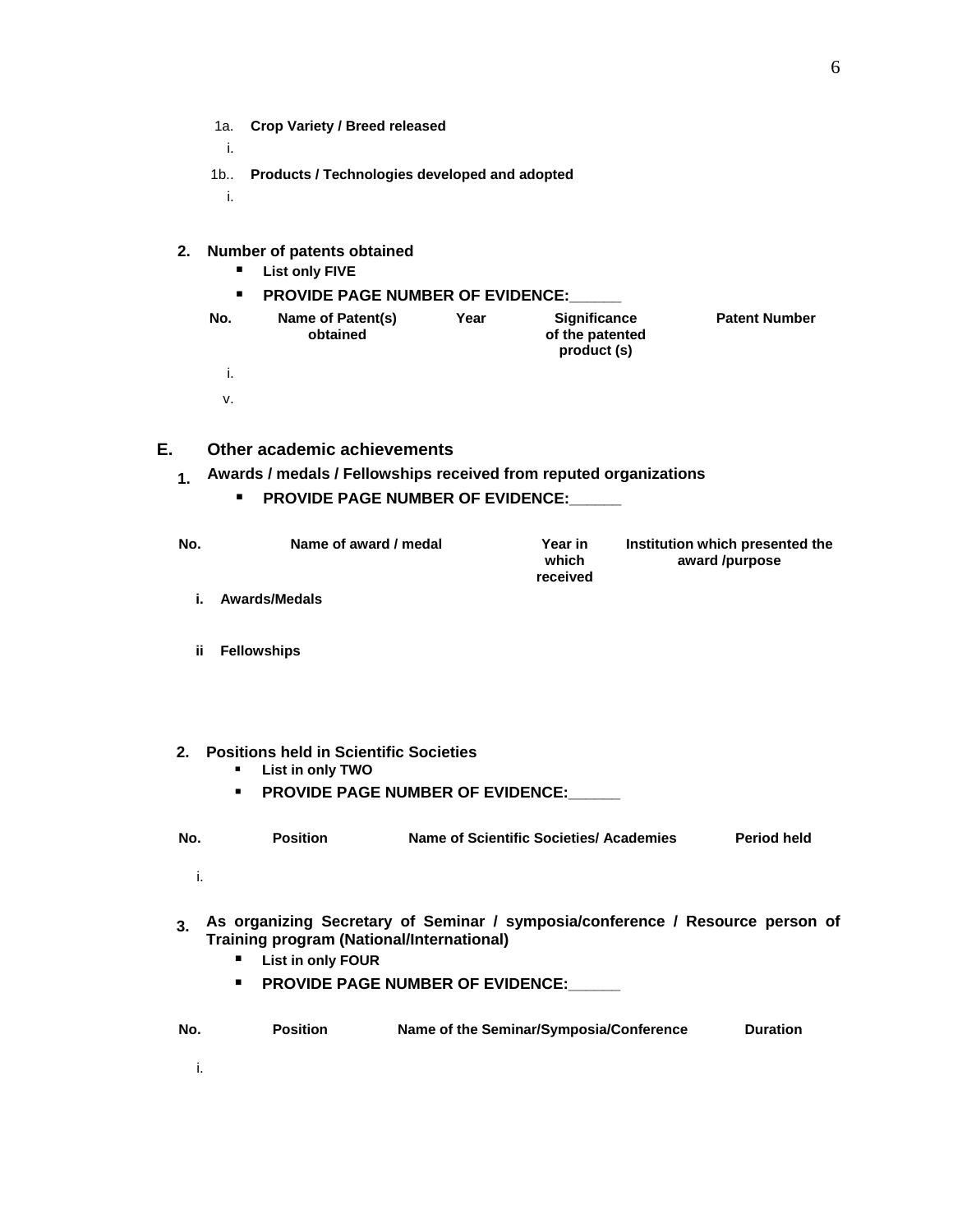|  |     | <b>Chairman in Technical Sessions of National / International Seminars / Conferences /</b><br>Symposia)<br><b>List only FOUR</b><br><b>PROVIDE PAGE NUMBER OF EVIDENCE:</b> |                    |                           |  |  |
|--|-----|-----------------------------------------------------------------------------------------------------------------------------------------------------------------------------|--------------------|---------------------------|--|--|
|  | No. | Name of the Seminar / Symposium /<br>Conf                                                                                                                                   | Place and<br>dates | Name of technical session |  |  |
|  |     |                                                                                                                                                                             |                    |                           |  |  |

| 5. Number of Special Trainings attended |                                         |                  |                     |  |  |  |
|-----------------------------------------|-----------------------------------------|------------------|---------------------|--|--|--|
|                                         | List only TWO trainings                 |                  |                     |  |  |  |
|                                         | <b>PROVIDE PAGE NUMBER OF EVIDENCE:</b> |                  |                     |  |  |  |
| N٥                                      |                                         | Name of training | Name of Institution |  |  |  |
|                                         |                                         |                  |                     |  |  |  |

|                                         | 6. Number of PDF Trainings attended |               |  |                    |                            |  |
|-----------------------------------------|-------------------------------------|---------------|--|--------------------|----------------------------|--|
|                                         |                                     | List only TWO |  |                    |                            |  |
| <b>PROVIDE PAGE NUMBER OF EVIDENCE:</b> |                                     |               |  |                    |                            |  |
|                                         |                                     |               |  | Title of PDF topic | <b>Name of Institution</b> |  |
|                                         |                                     |               |  |                    |                            |  |

|     | 7. Foreign countries visited as visiting Professor, Scientist / Trainer / Sabbatical<br>assignments / Special discussion meeting / consultancy etc. [other than attending<br>Seminar /Conference etc] |                 |                |  |  |  |  |
|-----|-------------------------------------------------------------------------------------------------------------------------------------------------------------------------------------------------------|-----------------|----------------|--|--|--|--|
|     | <b>List only TWO</b>                                                                                                                                                                                  |                 |                |  |  |  |  |
|     | <b>PROVIDE PAGE NUMBER OF EVIDENCE:</b>                                                                                                                                                               |                 |                |  |  |  |  |
| No. |                                                                                                                                                                                                       | Name of country | <b>Purpose</b> |  |  |  |  |
|     |                                                                                                                                                                                                       |                 |                |  |  |  |  |

| <b>Academic / Research Leadership</b> |                                         |  |
|---------------------------------------|-----------------------------------------|--|
|                                       | <b>PROVIDE PAGE NUMBER OF EVIDENCE:</b> |  |

## **Declaration by the Applicant**

### **I declare that**

- The particulars given above are true and correct to the best of my knowledge.
- No vigilance / disciplinary cases are pending against me.
- I am a Life Member of National Academy of Biological Sciences (Life Member No:\_\_\_\_\_\_\_\_ and completed SIX months of cooling period as on 1st December, 2021.
- **That I will abide by decision of Technical Review Committee of NABS. Note:** If Life Membership Number is not available, indicate your receipt number

### **Signature:**

### **Date:**